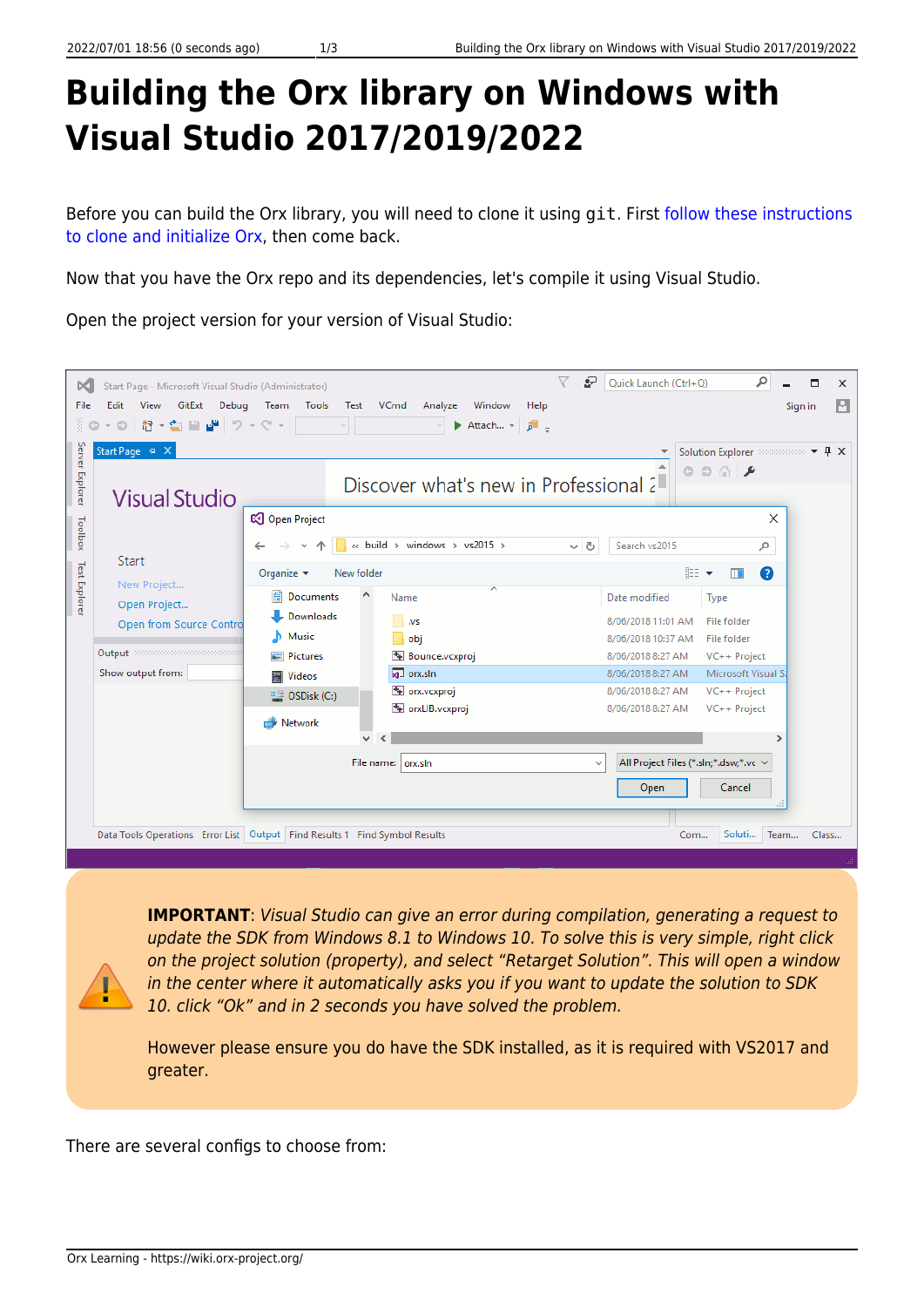

The configs for regular development are Debug, Profile, and Release in both 32 and 64-bit.

Start with Debug and your preference of 32-bit or 64-bit. Click Build Solution:



You will see a successful build in the output pane with:

| Output                                                                                                                                                                                                                                                                                                                                                                                                                                                                                                                                                                                             |  |  |  |                   |  |  |  |  |
|----------------------------------------------------------------------------------------------------------------------------------------------------------------------------------------------------------------------------------------------------------------------------------------------------------------------------------------------------------------------------------------------------------------------------------------------------------------------------------------------------------------------------------------------------------------------------------------------------|--|--|--|-------------------|--|--|--|--|
| Show output from: Build                                                                                                                                                                                                                                                                                                                                                                                                                                                                                                                                                                            |  |  |  | ㅋ│ 일│ 철: 철│ 열│ 30 |  |  |  |  |
| orxMain.c<br>$2\,>$<br>orx.vcxproj -> C:\Work\orx\code\build\windows\vs2015\\\.\bin\orxd.exe<br>2><br>2> orx.vcxproj -> \\\bin\orxd.pdb (Full PDB)<br>3>------ Build started: Project: Bounce, Configuration: Debug Win32 ------<br>orxBounce.c<br>3><br>Creating library \\.\bin\plugins\demo\Bounced.lib and object \\.\bin\plugins\d<br>3><br>Bounce.vcxproj -> C:\Work\orx\code\build\windows\vs2015\\\.\bin\plugins\demo\Bounced.d<br>3><br>Bounce.vcxproj -> \\\bin\plugins\demo\Bounced.pdb (Full PDB)<br>3><br>========== Build: 3 succeeded, 0 failed, 0 up-to-date, 0 skipped ========== |  |  |  |                   |  |  |  |  |
|                                                                                                                                                                                                                                                                                                                                                                                                                                                                                                                                                                                                    |  |  |  |                   |  |  |  |  |

If you get an error, check the troubleshooting section at end of this tutorial.

Now continue to build the Profile and Release versions of the Orx library by changing the build